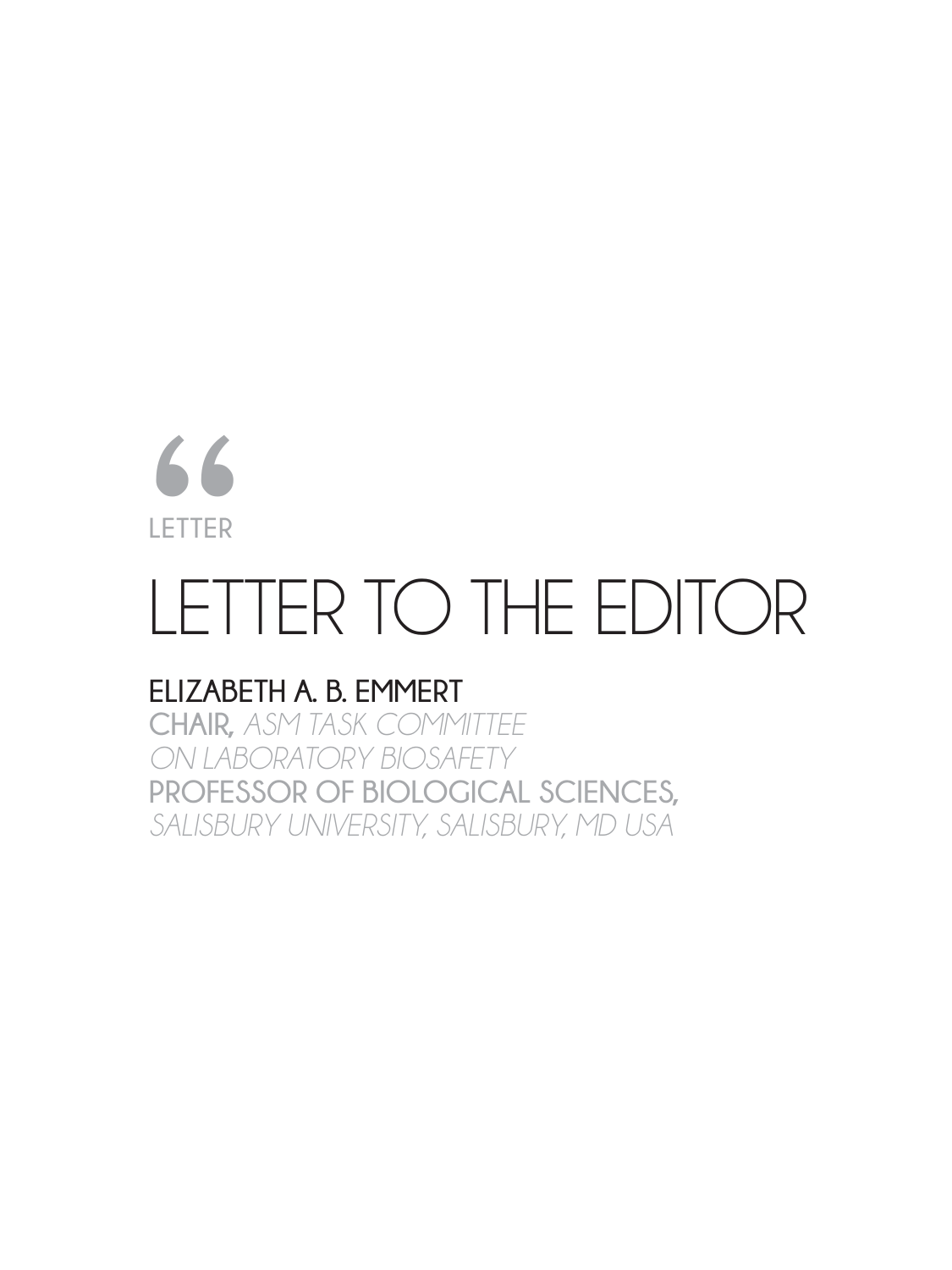#### $62 \cdot$  FINE FOCUS, VOL. 2 (1)

I commend *Fine Focus* for its article<br>highlighting the importance of bios<br>for microbiology undergraduate highlighting the importance of biosafety  $\blacktriangle$  for microbiology undergraduate researchers (1). Biosafety in the microbiology laboratory should be of utmost concern to all involved in undergraduate microbiology education including student researchers, students enrolled in microbiology lab courses, faculty research mentors and teaching faculty. The article by Schwartz *et al.* included much valuable biosafety material, but I believe the article omitted two signifcant pieces of information. One was the laboratoryassociated infections most relevant to undergraduate microbiology students and the other was the American Society for Microbiology (ASM) biosafety guidelines specifcally developed for the undergraduate microbiology laboratory (2).

The article by Schwartz *et al.* emphasizes the importance of laboratory biosafety through its description of two laboratory accidents with unfortunate and deadly outcomes for the researchers involved who did not practice all aspects of proper biosafety (1). Although these cases are tragic, neither involved an undergraduate student in the laboratory. Unfortunately, infections and hospitalizations linked to microbiology teaching laboratories are all too common. The Centers for Disease Control and Prevention (CDC) has documented numerous cases of undergraduate students and their close contacts developing infections from exposures to organisms in the teaching laboratory. Between November 2013 and May 2014, a total of 41 cases of *Salmonella*  Typhimurium infection with strains known to be used in laboratory settings were identifed (http://www.cdc.gov/salmonella/ typhimurium-labs-06-14/index.html). These cases came from thirteen different states and 86% of the affected individuals interviewed were enrolled in a biology or microbiology course. Thirty-six percent of

affected individuals were hospitalized. In 2011 another multi-state outbreak of *Salmonella*  Typhimurium linked to clinical or teaching microbiology laboratories involved 109 cases and one death (http://www.cdc.gov/ salmonella/2011/lab-exposure-1-17-2012. html).

In response to the 2011 *Salmonella* outbreak, ASM developed a set of biosafety laboratory guidelines that address the unique aspects of biosafety in the undergraduate microbiology laboratory (2). Unlike the universal and extensive BMBL guidelines (3), the ASM biosafety guidelines are valuable to students and faculty because they are explicit to the undergraduate microbiology laboratory experience. The guidelines address personal protection requirements, laboratory physical space requirements, stock culture requirements, standard laboratory practices, training practices, and document practices. Biosafety guidelines were developed for work at both biosafety level one (BSL-1) and biosafety level two (BSL-2). A risk assessment including the microbes to be used and the laboratory procedures to be performed should determine the appropriate biosafety level. Although Schwartz *et al.* state, "An undergraduate microbiology teaching laboratory may be considered a BSL-1 laboratory," many undergraduate microbiology labs should be operating at BSL-2. If organisms such as *Staphylococcus aureus, Proteus vulgaris,* or *Salmonella enterica* are used or if students are subculturing unknown, environmental microbes, then the lab should be operating under BSL-2 conditions. An extensive appendix accompanies the ASM biosafety guidelines to clarify and expand on the guidelines. (http://www.asm.org/index.php/ microbelibrary/laboratory-safety-guidelines).

Although these guidelines were published in 2013, it is likely that many faculty are